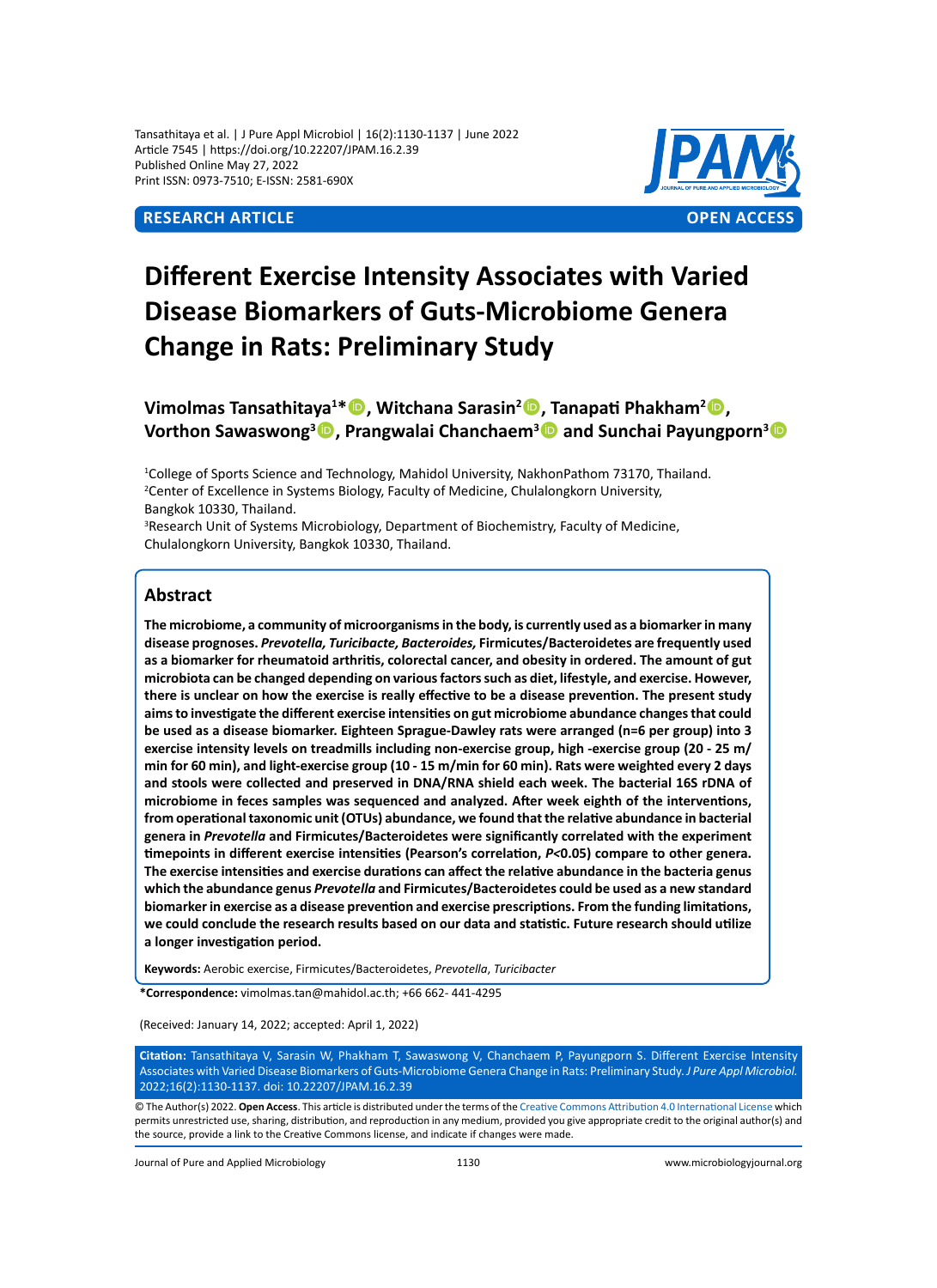#### **Introduction**

The gut microbiome comprises trillions of bacteria, fungi and other microorganisms in the gastrointestinal (GI) tracts of humans and animals.<sup>1</sup> This microbiome is composed of bacteria, archaea, viruses and eukaryotic microbes impact health and also induce disease.<sup>2</sup> Several factors including lifestyle, physical activity and diet affect the relative abundance and diversity of the gut microbiome. Physical activity increases the diversity of gut microbial populations, with higher relative abundances in professional athletes than the general population. $1$  Gut microbiome relative abundance was higher, with more diversity in elite professional rugby players than the general population. Higher diversity of gut microbiota promotes health and impacts amino acid biochemical pathways, antibiotic biosynthesis, carbohydrate metabolism and fecal metabolite levels that all enhance muscle turnover and overall health outcome.3,4 Relative microbiome changes in diversity after 14 weeks of exercise intervention were investigated in 18 obese and 14 lean individuals,<sup>5</sup> while a six-week exercise intervention found changes in microbiome taxa.<sup>6</sup>

Recently, various microbiomes such as *Prevotella, Turicibacter* and *Bacteroides*  have been used as biomarkers after exercise intervention treatments for rheumatoid arthritis (RA), colorectal cancer (CRC) and obesity (OB).7

*Turicibacter,* a gram-positive non-sporeforming bacterium with irregularly misshapen rods, is most commonly used as a colorectal cancer (CRC) marker in humans and animals. *Turcibacter* is one million-fold more abundant in the colon than in the small intestine.<sup>7</sup> These types of bacteria show reduced or increased relative abundances depending on diet and physical activity.<sup>8,9</sup> A study in C57BL/6 female mice found that *Turicibacter* increased in the mice study group that consumed a high-fat diet, which can lead to colorectal cancer (CRC),<sup>8</sup> while a recent study showed that African Americans who consumed a high-fat diet for 2 weeks showed decreased bacterial diversity and short chain fatty acids (SCFAs) compared to those who consumed a high fiber and low-fat diet. $3,10$  Exercise was found to impact *Turicibacter* relative abundance.<sup>11,12</sup> A study in mice found that different exercise intensities

significantly reduced numbers of *Turicibacter* in mice feces, $11,12$  while premenopausal women aged 18-40 had higher relative abundances of *Turicibacter* in the sedentary group compared to the active group.<sup>9</sup> *Turicibacter* population depends on host immune cell systems and *Turicibacter* can be abolished when the host immune is deficient.<sup>13</sup> Dimitriu et al. found that deficiency of CD45, B and T cells in an immunodeficiency mouse model completely destroyed *Turicibacter* population in the GI tract compared with wild-type mouse,14 while *Turicibacter* showed a bidirectional relationship between the mammalian immune system and pathogenesis of intestinal bowel disease (IBD).<sup>13</sup> Current studies also investigated colonic pathogenies that occurred when the bacterial community increased, with slow growth in SCFAs after damage to the colonic mucus by high fat accumulation in physically inactive people.<sup>3,10</sup> However, the mechanisms of how colorectal cancer occurs from bacteria remain unclear, and further research on exercise intervention should focus on the relative abundance of *Turicibacter*.

Inactive physical exercise can cause body weight increase in individual. Bacteroidetes/ Firmicutes are gram-negative anaerobic bacteria which have high relative abundance in obesity and physical leanness in mammals.15 Bacteroidetes/ Firmicutes are significantly associated with weight gain and high BMI.<sup>15</sup> A study reported that Bacteroidetes/Firmicutes inhibit obesity by hydrolyzing carbohydrates that are indigestible in the gut to produce SCFA with protein receptors such as 3/G protein-coupled receptor 41 (FFAR3/ GPR41), causing reduced food consumption and promoting higher hormone leptin levels to inhibit obesity.16,17 By contrast, another study suggested that increased Firmicutes and Bacteroidetes did not correlate with SCFA production. Bacteroidetes produced acetate and propionate in obese individuals, while Firmicutes produced butyrate that impacted health and regulated energy metabolism and hormone gene expression to induce leptin.16,18 Moreover, Firmicutes also affect the chemical compound propionate in the colon that stimulates GLP-1 and PYY release by L-entero-endocrine and reduces appetite.<sup>19</sup> Furthermore, a study of how physical activity and diet impacted Bacteroidetes/Firmicutes found

Journal of Pure and Applied Microbiology 1131 www.microbiologyjournal.org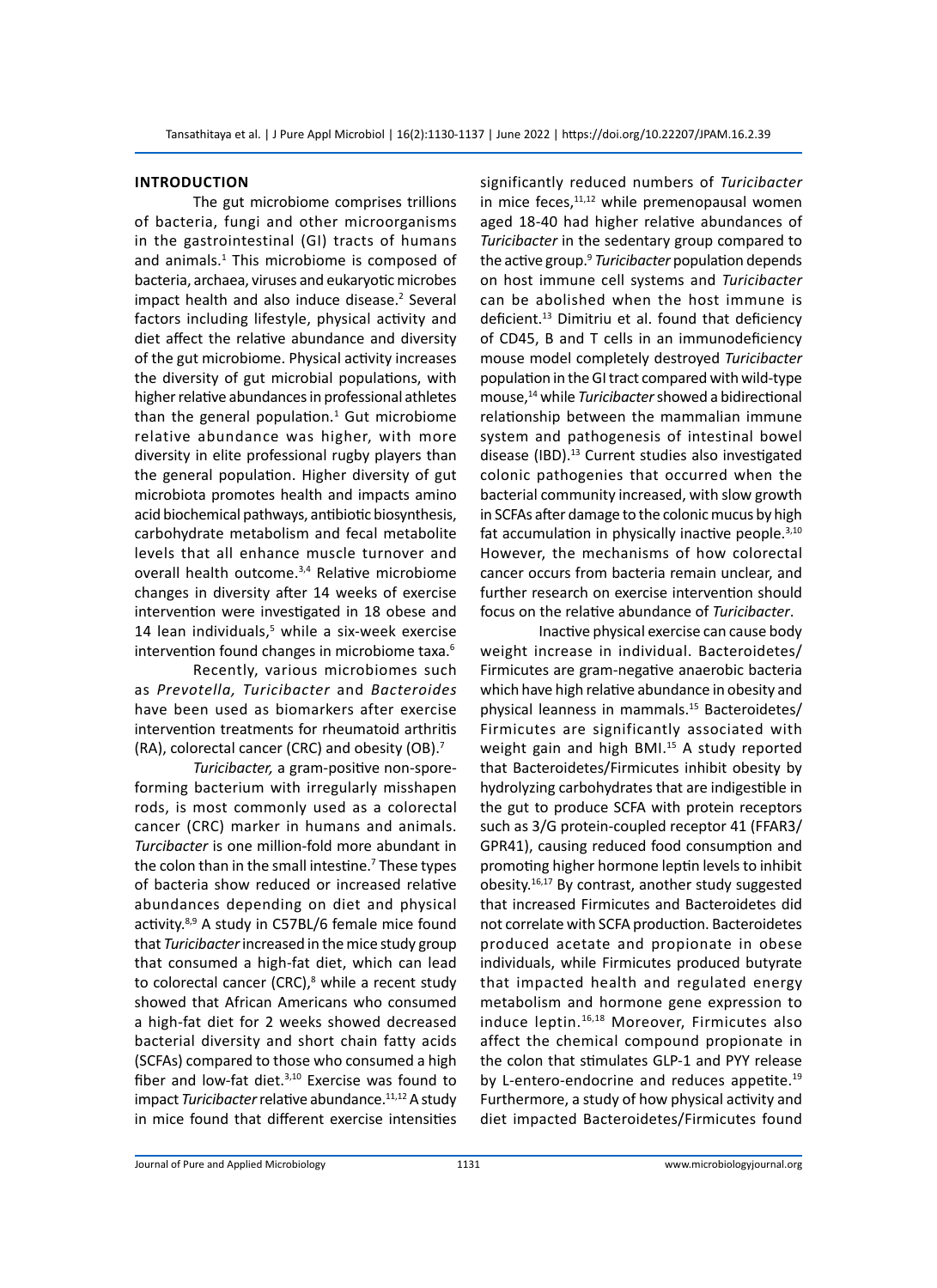an inverse correlation between these two phyla. Bacteroidetes reduced in relative abundance after a high-fat diet but increased in relative abundance after exercise, while Firmicutes reduced in relative abundance after both exercise and a high-fat diet. However, one study found that Firmicutes increased in relative abundance after exercise, while Bacteroides decreased.<sup>20</sup> Exercise can change the relative abundance of Bacteroidetes/ Firmicutes is still in current controversies in many studies which there are needed to be further observed.

Another bacteria that has been known for the rheumatoid arthritis marker is *Prevotella*. The bacteria relate to many complicated factors such as exercise, T-cells, cytokines network, dendritic cells and macrophages. Those factors can be stimulated by *Prevotella* to induce inflammatory and autoimmune disorders.<sup>21-23</sup> Moreover, one study found *Prevotella* affected high-level expressions of IL-6, IL-23 and Th17 that can cause rheumatoid arthritis, $24$  while amounts of bacteria were also associated with carbohydrate and SCFA structures.15 Interestingly, *Prevotella* induced arthritis through the differentiation of CD4+ T lymphocytes to the Th17 subset in rats, $24-26$  while Japanese and European rheumatoid arthritis patients exhibited higher 16S rRNA genes of *Prevotella* than American patients.<sup>24</sup> A study in db/db mice found that low-intensity treadmill exercise at 5 days per week for 6 weeks showed non-significant *Prevotella* relative abundance in both the control and interventional groups, $20$ while professional football players recorded higher *Prevotella* relative abundance than sedentary individuals.27 Numerous assumptions have been made concerning how gut microbiota alter body systems related to varied factors including bacterial diversity, bacterial family, environments, lifestyles and internal conditions. This study aims to evaluated the effects of high-intensity exercise on the gut- microbiome with confident the high-intensity exercise decrease the bacterial biomarkers relative abundance.

#### **Materials and Methods Animals**

Eight to eleven weeks old male Sprague-Dawley rats were purchased from Nomura Siam International and housed at Chulalongkorn University Laboratory Animal Center (CULAC). All animals were assigned into 6 cages, 3 animals per cage, and maintained under a 12/12 lightdark cycle at 22°C with food and water Ad libitum feeding.

#### **Exercise intervention**

After 2 weeks of being quarantined and another week of treadmill training preparation, all animals were divided into 3 groups (6 rats per group). The first group was assigned to receive a light exercise with a low-speed treadmill (10 - 15 m/min) for 60 min. The second group was assigned to receive a heavy exercise with a high-speed treadmill (20 - 25 m/min) for 60 min. The last group was conducted as a control non-exercise group (group 3). The weight of all animals was measured every 2 days. Animals in the exercise groups were allowed to rest for 15 minutes when they show signs of fatigue (stay at the end of the treadmill and be unable to run with sound or electrical stimulation). On day 45, all rats were euthanized by the inhalation of CO<sub>2</sub>.

#### **Sample collection**

Fecal samples from each group were collected every week (on Monday morning) during this study. Samples were harvested and preserved in DNA / RNA shield solution (Zymo Research, USA), then stored at -80°C until performing a further experiment.

#### **DNA isolation, preparation, and sequencing**

The fecal suspension was centrifuged at 15,000 rpm for 10 min. The bacterial and fecal debris pellet was lysed by a lysis buffer from the GenUP gDNA extraction kit (Biotechrabbit, Germany). Subsequently, the total DNA was extracted following the directions provided by the manufacturer of the extraction kit.

The V3-V4 region of the bacterial 16S rDNA was amplified using the following primers (341F:5'-TCGTCGGCAGCGTCAGATGTGTATAAGA GACAG3'and807R:5'GTCTCGTGGGCTCGGAGAT GTGTATAAGAGACAG-3'). The 25 µl PCR reaction comprised 12.5 ng of DNA 1 µM of each primer, and 2×KAPA HiFi HotStart Ready Mix (Roche, USA). The PCR amplification was performed as following conditions; 1 cycle of 98°C for 30 sec; followed by 25 cycles of 98°C for 10 sec, 55°C for 25 seconds, and 72°C for 25 sec; and 1 cycle of 72°C for 10 min, then the reaction was held at 4°C. Afterward, the PCR products were attached with indexes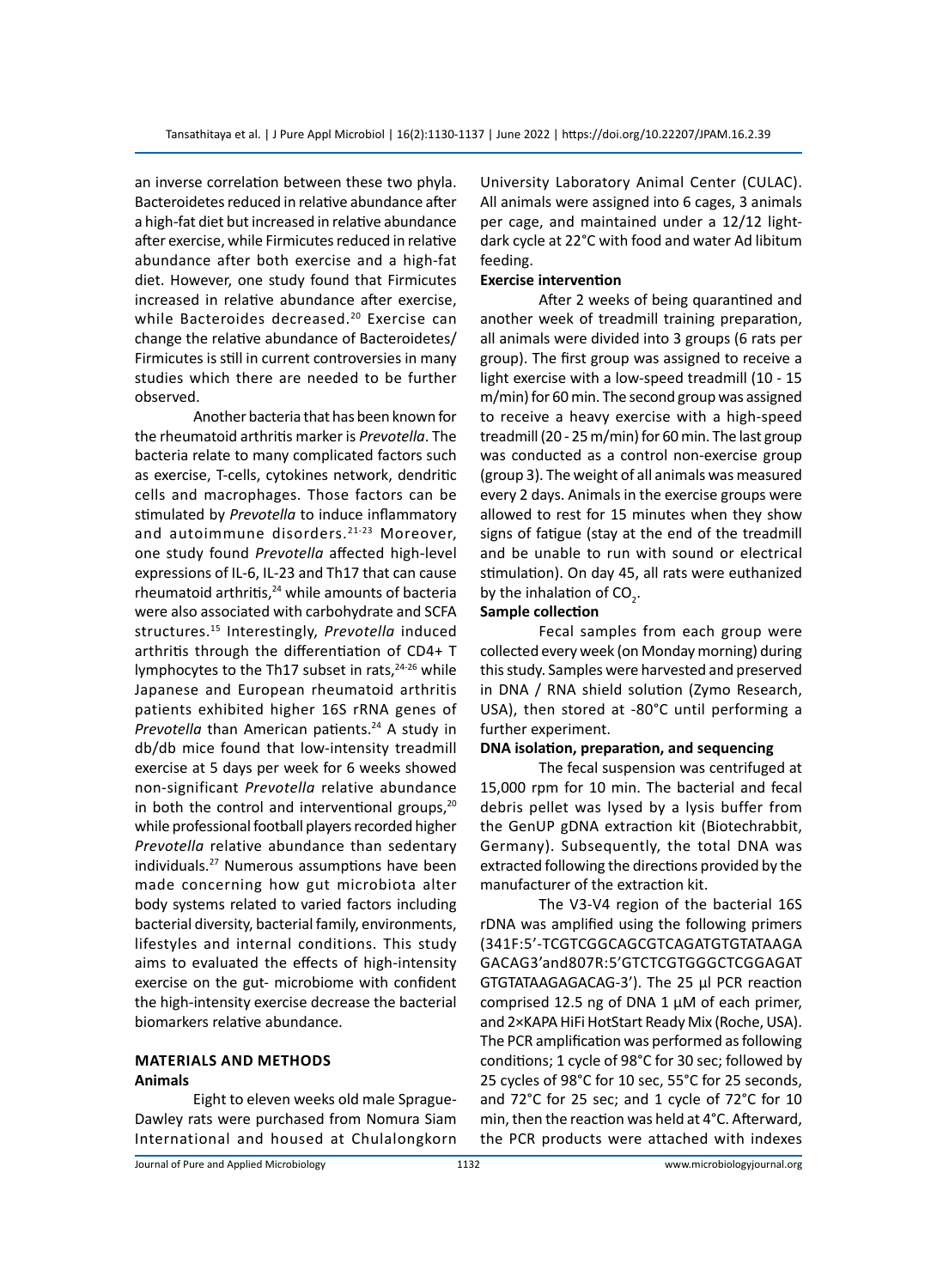and Illumina sequencing adapter using Nextera XT index kit (Illumina, USA). The amplified PCR product (approximately 550 bp) was clean up using AMPure XP beads (Beckman Coulter, USA). The library was normalized, pooled, and sequenced by paired-end (2×300) on the MiSeq system using V3 reagents according to the Humanizing Genomics Macrogen service.

#### **Data analysis and statistical test**

The FASTQ sequences were demultiplexed using MiSeq reporter software (version 2.6.2.3). Subsequently, the sequences were fully processed by using a QIIME2 pipeline (version 2021.4). The paired-end sequences were merged and then filtered based on the Phred quality score (Q20). Afterward, filtered reads were deduplicated and clustered with 97% similarity by VSEARCH.<sup>28</sup> The chimeric reads were also filtered out by the UCHIME algorithm.<sup>29</sup> Finally, these passed reads were classified by comparing the sequence against the Greengenes Database version 13.5 using the VSEARCH algorithm. The alpha and beta diversity were analyzed based on the implemented plugin of QIIME2.<sup>30</sup>

The statistical test of alpha diversity between microbiota among different timepoints was t-test (*P<*0.05). The difference between bacterial communities among exercise groups in 3 timepoints (timepoint 1,5 and 9) determined by beta-diversity was statistically tested by permutational multivariate analysis of variance (PERMANOVA) with *P<*0.05. The Firmicutes/ Bacteroidetes ratio and selected OTUs, which may have potential functions related to the current experiment, including *Prevotella, Bacteroides,* and *Turicibacter*, were investigated for their association with 3 different timepoints using Pearson's correlation analysis (*P<*0.05).

#### **Results**

#### **Sequence output and microbiome diversity**

The sequencing output analyzed and classified by QIIIME2 reached the minimum of 20,000 reads per sample. The operational

| <b>Bacteria</b>          | Light exercise |          | Heavy exercise |          | No exercise |          |
|--------------------------|----------------|----------|----------------|----------|-------------|----------|
|                          | P              |          | P              |          | P           |          |
| Prevotella               | $0.002*$       | $-0.967$ | $0.015*$       | $-0.899$ | 0.119       | $-0.704$ |
| Turicibacter             | 0.841          | 0.107    | 0.969          | 0.0209   | 0.677       | 0.219    |
| <b>Bacteroides</b>       | 0.305          | $-0.507$ | 0.144          | $-0.672$ | 0.303       | $-0.051$ |
| Firmicutes/Bacteroidetes | 0.485          | 0.359    | $0.013*$       | 0.905    | $0.028*$    | 0.859    |

**Table 1.** The Pearson's correlation coefficient (r) and significance of correlation (*P <* 0.05) in each exercise group

(*\*P <* 0.05) significance in exercise intensity groups correlate with bacteria genera expressions.



**Fig. 1.** Alpha and beta diversity of mice fecal microbiome among 3 time points. The box plot shows the alpha diversity calculated by the (A) Chao1 index and (B) Shannon index. The differences in alpha diversity between group were tested statistically by the t-test (\**P<*0.05). The beta diversity was evaluated by the Bray-Curtis dissimilarity index and visualized as a (C) principal coordinate analysis plot. The difference in community among time points was tested by PERMANOVA with *P<*0.05.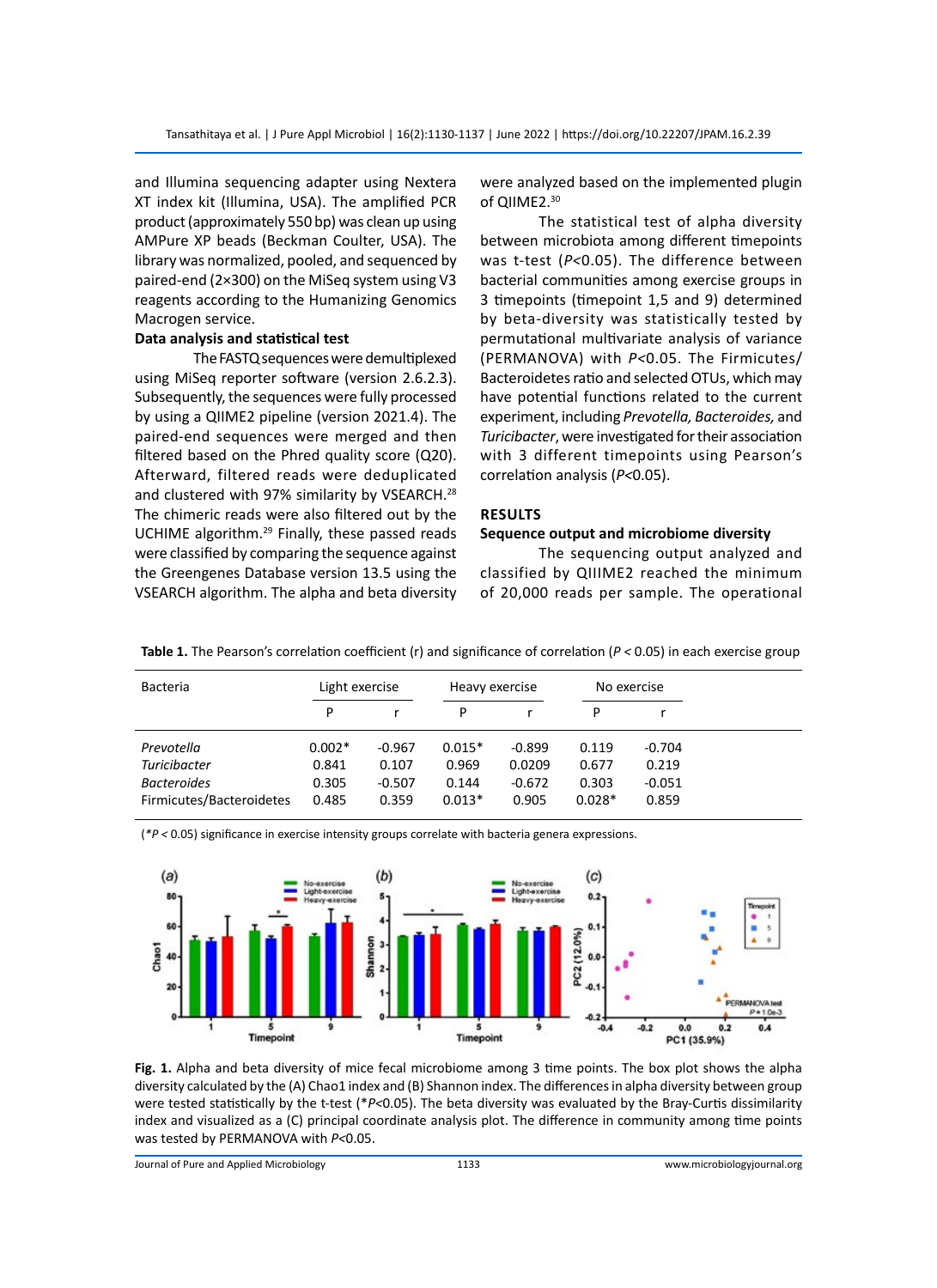taxonomic unit (OTUs) identified from the sequencing were rarified in rarefaction analysis (as shown in Supplementary Fig. 1). The alpha diversity of microbiome was evaluated by Chao 1 index and Shannon index (Fig. 1a-b). The results showed that Chao 1 richness of light and heavy exercise groups were significantly different (t-test, *P<*0.05) while the Shannon index showed the significant differences between timepoints 1 and 5 in non-exercise group. The beta diversity based on the Jaccard dissimilarity was analyzed and shown in Fig. 1c. The beta diversity indicated that bacterial microbiome among the exercise group were not significantly different. However, they presented the distinct characteristics in different timepoints (*P<*0.05, PERMANOVA test)

#### **Bacterial relative abundance**

The top 15 bacterial genus levels from all bacteria are shown in the form of relative abundance percentage correlated with various exercise intensities and timepoints shown in Fig. 2. The relative abundance of four bacterial biomarkers had been used for correlation analysis against exercise intensities. The Pearson's correlation coefficient (r) and P-value were showed in Table 1. Correlation between the timepoints and these four bacterial biomarkers was also investigated Fig. 3.

Table 1 shows the *Prevotella* has significance (*P<*0.05) in light- and heavy- exercise groups rather than no-exercise group. Meanwhile, Firmicutes/Bacteroidetes also has significance (*P<*0.05) in heavy and no-exercise groups compared to three other bacterial genera. The results from Table 1 and Fig. 3 regarding *Prevotella* which indicates a rheumatoid arthritis disease decrease in numbers in light- exercise ( $P = 0.002$ ,  $r = -0.967$ ) and heavy exercise groups ( $P = 0.015$ ,  $r = -0.899$ ), which shows that the exercise durations affect this type of bacteria. Also, Firmicutes/Bacteroidetes genus which are an obesity biomarker increases in heavy exercise group (P =  $0.013$ , r =  $0.905$ ) and no-exercise groups (P =  $0.028$ , r =  $0.859$ ). There both show the heavy and no-exercise groups have the least effect on this type of bacteria impact to obesity. In the meantime, other candidate bacteria are not significant (P < 0.05).

The scatter plots showed the relative abundance (%) of within 3 groups of rats (lightexercise, heavy- exercise and no- exercise) against 3 timepoints (Timepoints 1, 5, 9) following the collection dates from protocols. The dashed line



**Fig. 2.** Relative abundance of the top 15 most abundant bacterial OTUs identified in fecal microbiome using Qiime2 pipeline. The stacked bar plot shows the average abundance of fecal microbiota from 3 groups of mice (Light exercise, Heavy exercise and No- exercise), which were investigated for 3 timepoints at timepoints 1,5, and 9 of the experiment.

Journal of Pure and Applied Microbiology 1134 www.microbiologyjournal.org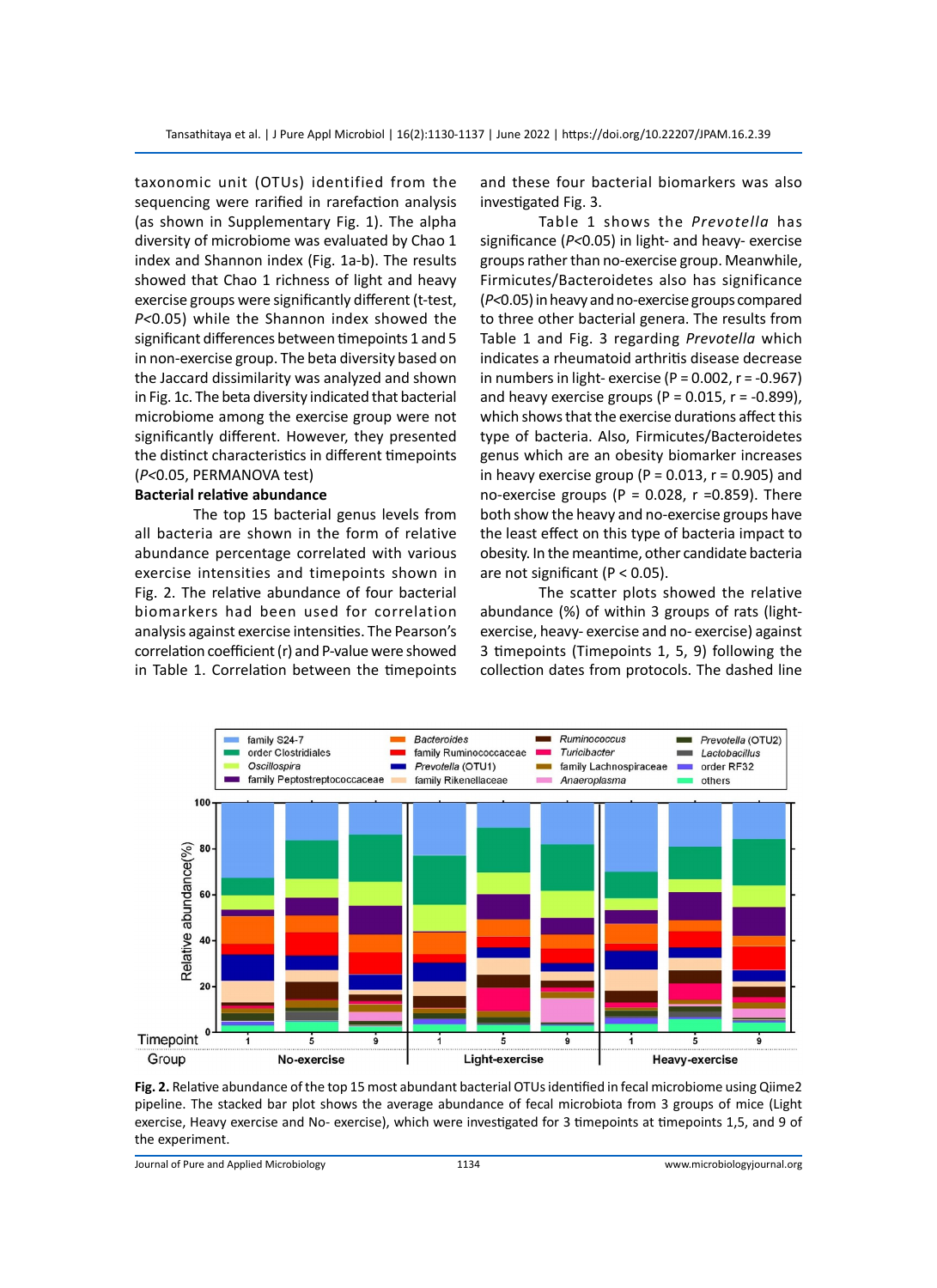represents the estimation line from the regression analysis. Pearson's correlation test was carried out to present the correlation (r) and the significance of such correlation (*P<*0.05).

#### **Discussion**

Our findings show that aerobic exercise affects the microbiome relative abundance percentage. As with *Prevotella*, this shows that the relative abundance slightly decreased in both the heavy and light exercise intensity groups when compared with the non-exercise group. This finding indicates that the non-exercise group has a higher relative abundance, which is associated with higher risk in rheumatoid arthritis prognosis.<sup>31,32</sup> This could be related to the study duration, but could also be because *Prevotella* includes various species with a high degree of genetic diversity within the population. This genetic diversity could be associated with the relative abundance of the results. *Prevotella* also have different characteristics, despite consuming the same diet, having the same environment, and inheriting the same phylogenetic characteristics.<sup>33,34</sup> Meanwhile, different *Prevotella* species can also result in the occurrence of varied diseases among humans and animals, including rheumatoid arthritis.

Another possibility is that some *Prevotella* species can change the form of Th17 to initiate unbalancing of T helper type 17 (Th17) cells and T regulatory (Treg) cells, which is linked to high rheumatoid arthritis prognosis. This novel approach requires further investigation.35,14

Firmicutes/Bacteroidetes relate to shortchain fatty acid propionate, acetate, and butyrate, which are factors for obesity and energy use. From the Figs., rat genotype differences can stimulate energy breakdown and metabolism varies for each rat.36 Firmicutes/Bacteroidetes have diverse genetics that can induce many diseases, but this



**Fig. 3.** Correlation between the timepoints and fecal bacterial contents. (A) *Prevotella.* (B) *Turicibacter* (C) *Bacteroides*  group (D) Firmicutes/Bacteroidetes.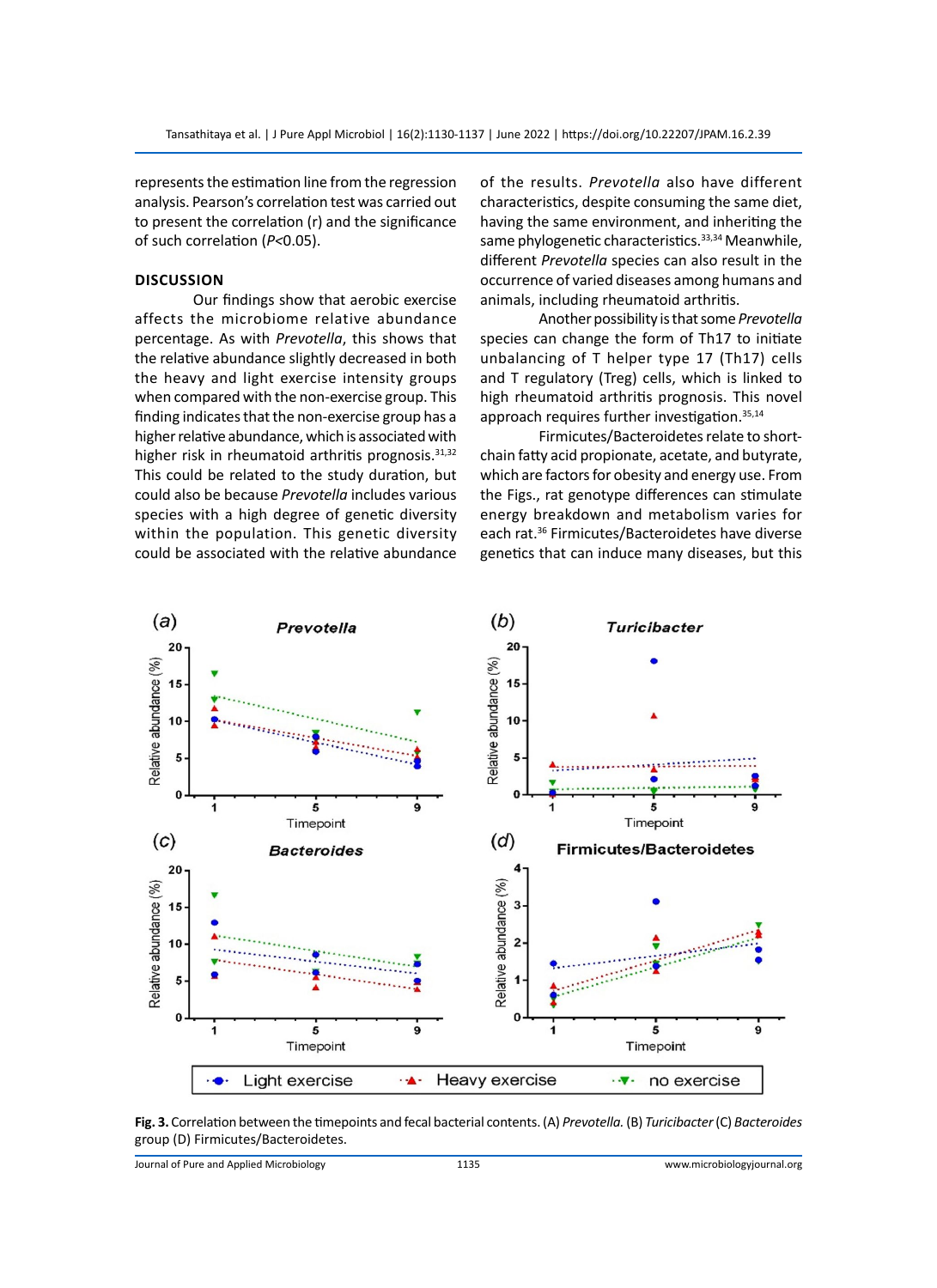depends on the host cell gut of the individual. $^{28}$ Another possibility that resulted in Firmicutes/ Bacteroidetes being significant in the heavy exercise group (Table 1 and Fig. 3) was because they have their own outer membrane vesicles (OMVs) which could help Firmicutes/Bacteroidetes adapt themselves to diverse niches environments which could give Firmicutes/Bacteroidetes be significant related to obesity and energy used. $37$ In the future research we aim to utilize a longer investigation period for the study.

#### **Conclusion**

Exercise intensity differences can change the relative abundance percentages of bacteria, but they depend on the timepoint and exercise intensities. The microbiome in the gut in addition to both external and internal factors can influence bacterial abundance, which could be used as disease biomarkers to prove the effectiveness of exercise on disease prevention and exercise prescriptions. Finally, gut microbiome mechanisms require further future investigation.

#### **Acknowledgments**

The authors would like to acknowledge and offer appreciation to the Chulalongkorn University Laboratory Animal Center (CULAC) and the Laboratory Research Assistance Staffs for facilitating our rodents during the research period in animal part.

#### **Conflict of Interest**

The authors declare that there is no conflict of interest.

#### **Authors' Contribution**

VT, SP, WS, TP organized research ideas. PC performed DNA isolation, preparation, and sequencing. VS, VT, WS performed the data analysis, statistical test and wrote the data results. VT drafted the manuscript. All authors read and approved the final manuscript for publication.

#### **Funding**

This study was funded by the TINARATHPATRA Co., Ltd with grant ID 46/158S1.

#### **Data availability**

The data generated during the current study are available in the SRA database repository, Accession No. SRR17687173-17687190.

#### **Ethics statement**

This study was approved by the Institutional Ethics Committee, Chulalongkorn University Animal Care, Thailand with protocol number 2073010.

#### **References**

- 1. Conlon MA, Bird AR. The impact of diet and lifestyle on gut microbiota and human health. *Nutrients.*  2015;7(1):17-44. doi: 10.3390/nu7010017
- 2. Shreiner AB, Kao JY, Young VB. The gut microbiome in health and in disease. *Curr opin Gastroenterol.* 2015;31(1):69-75. doi: 10.1097/ MOG.0000000000000139
- 3. Song M, Chan AT. Environmental Factors, Gut Microbiota, and Colorectal Cancer Prevention. *Clin Gastroenterol Hepatol.* 2019;17(2):275-289. doi: 10.1016/j.cgh.2018.07.012
- 4. Clarke SF, Murphy EF, O'Sullivan O, et al. Exercise and associated dietary extremes impact on gut microbial diversity. *Gut.* 2014;63(12):1913-1920. doi: 10.1136/ gutjnl-2013-306541
- 5. Allen JM, Mailing LJ, Niemiro GM, et al. Exercise Alters Gut Microbiota Composition and Function in Lean and Obese Humans. *Med Sci Sports Exerc.* 2018;50(4):747- 757. doi: 10.1249/MSS.0000000000001495
- 6. Munukka E, Ahtiainen JP, Puigbo P, et al. Six-Week Endurance Exercise Alters Gut Metagenome That Is not Reflected in Systemic Metabolism in Over-weight Women. *Front Microbiol.* 2018;9:2323-2323. doi: 10.3389/fmicb.2018.02323
- 7. Gagniere J, Raisch J, Veziant J, et al. Gut microbiota imbalance and colorectal cancer. *World J Gastroenterol.* 2016;22(2):501-518. doi: 10.3748/wjg.v22.i2.501
- 8. Yang J, McDowell A, Kim EK, et al. Development of a colorectal cancer diagnostic model and dietary risk assessment through gut microbiome analysis. *Exp Mol Med.* 2019;51(10):1-15. doi: 10.1038/s12276- 019-0313-4
- 9. Bressa C, BailEn-Andrino M, PErez-Santiago J, et al. Differences in gut microbiota profile between women with active lifestyle and sedentary women. *PloS one.* 2017;12(2):e0171352. doi: 10.1371/journal. pone.0171352
- 10. O'Keefe SJ, Li JV, Lahti LM, et al. Fat, fibre and cancer risk in African Americans and rural Africans. *Nat Commun.* 2015;6(1):6342. doi: 10.1038/ncomms7342
- 11. Evans CC, LePard KJ, Kwak JW, et al. Exercise prevents weight gain and alters the gut microbiota in a mouse model of high fat diet-induced obesity. *PloS One.* 2014;9(3):e92193. doi: 10.1371/journal. pone.0092193